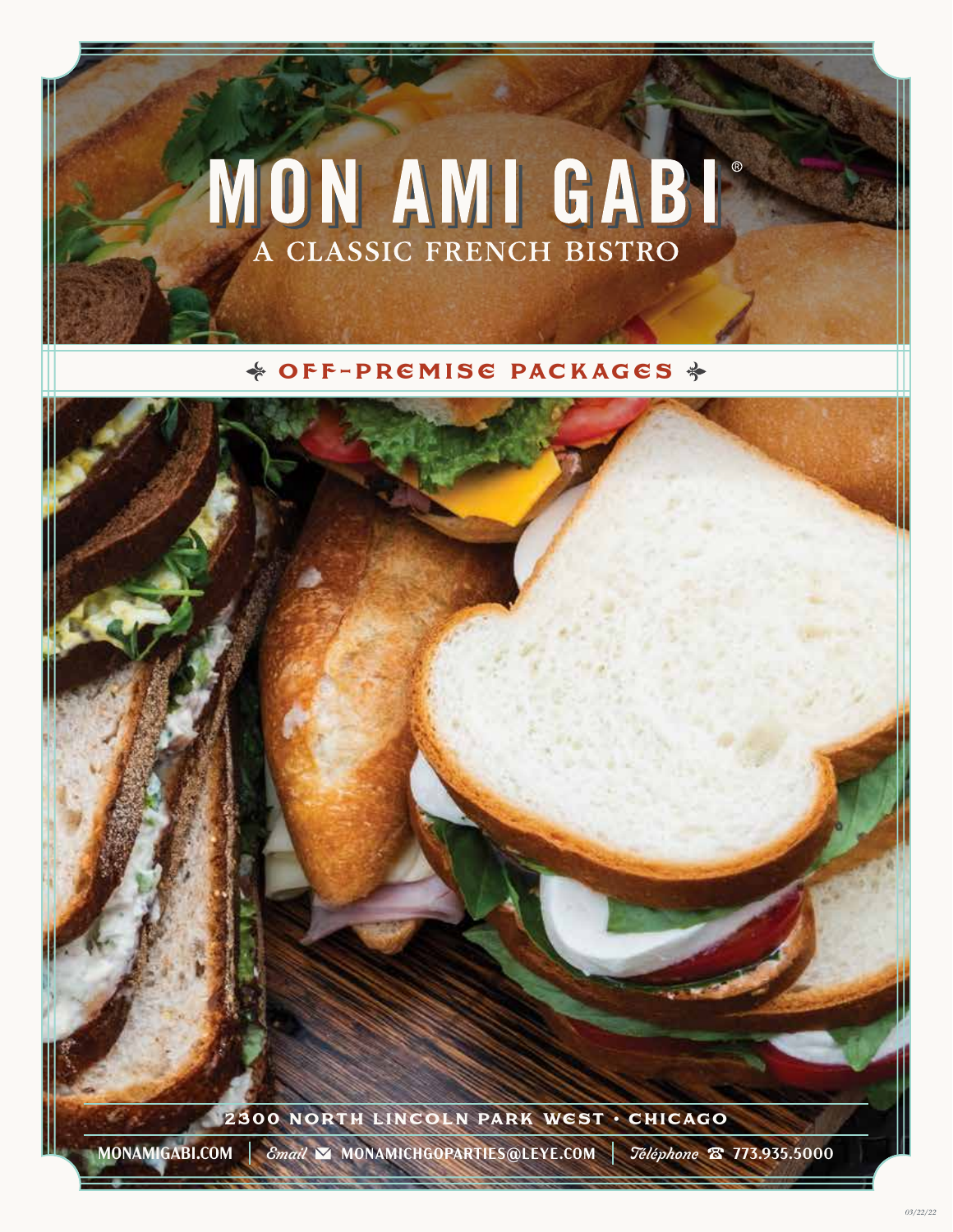# \* MON AMI GABI \* A CLASSIC FRENCH BISTRO



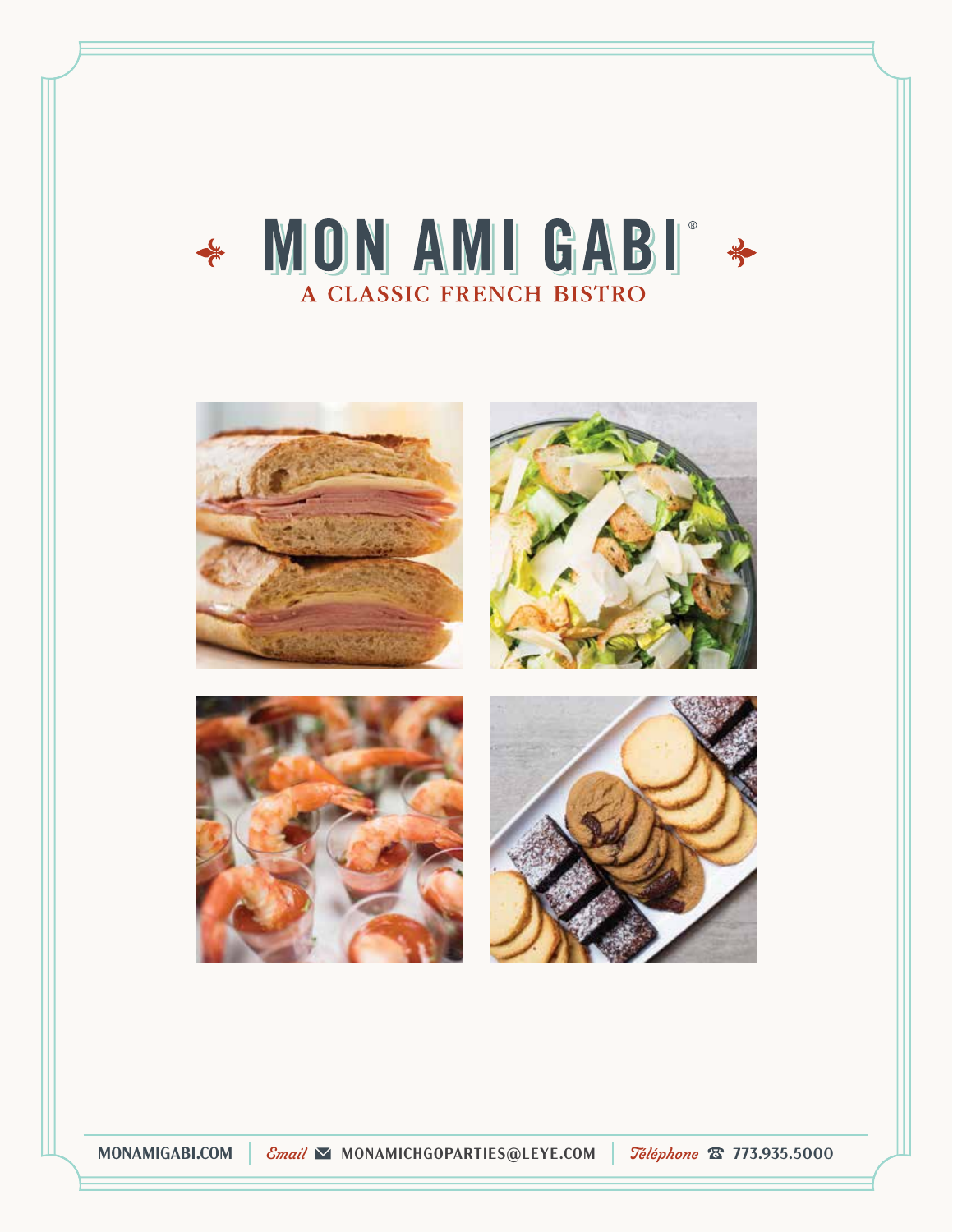# PETITE FÊTE

*This package is perfect if you're looking to serve hors d'oeuvres, happy hour-style! Items can be tray-passed or plated for each of your guests to enjoy individually.*

## Pre-select Six

**CHILLED GAZPACHO SHOOTER** *basil, cucumber*

**MINI LOBSTER ROLLS** *maine lobster, celery, lemon mayo*

**QUICHE LORRAINE** *jarlsberg, bacon, caramelized onions*

#### **GREEN CITY MARKET VEGETABLE QUICHE**

**CLASSIC CROQUE MONSIEUR** *ham, gruyère cheese, mornay sauce*

**DEVILED EGG** *dijon mustard*

**SPICY SALMON TARTARE** *avocado, olives, kettle chips*

**SHRIMP SHOOTER** *cocktail sauce*

**VEGETABLE CRUDITE CUP** *blue cheese dip*

**CHEESE & BERRIES CUP** *jarlsberg, brie, cheddar, fresh seasonal berries*

**CHARCUTERIE CUP** *chicken liver mousse, rosette de lyon, gruyère cheese, pearl onion, cornichons, french baguette* 

**MOZZARELLA & TOMATO SKEWERS** *basil, balsamic gastrique*

#### **SWEET**

*additional \$7 per person*

**MINI DARK CHOCOLATE MOUSSE MINI FRUIT & BERRY COUPE**



**PRICING DOES NOT INCLUDE TAX AND GRATUITY. MENU PRESENTATIONS ARE SEASONAL AND MAY CHANGE TO FEATURE THE FRESHEST INGREDIENTS OF THE SEASON.**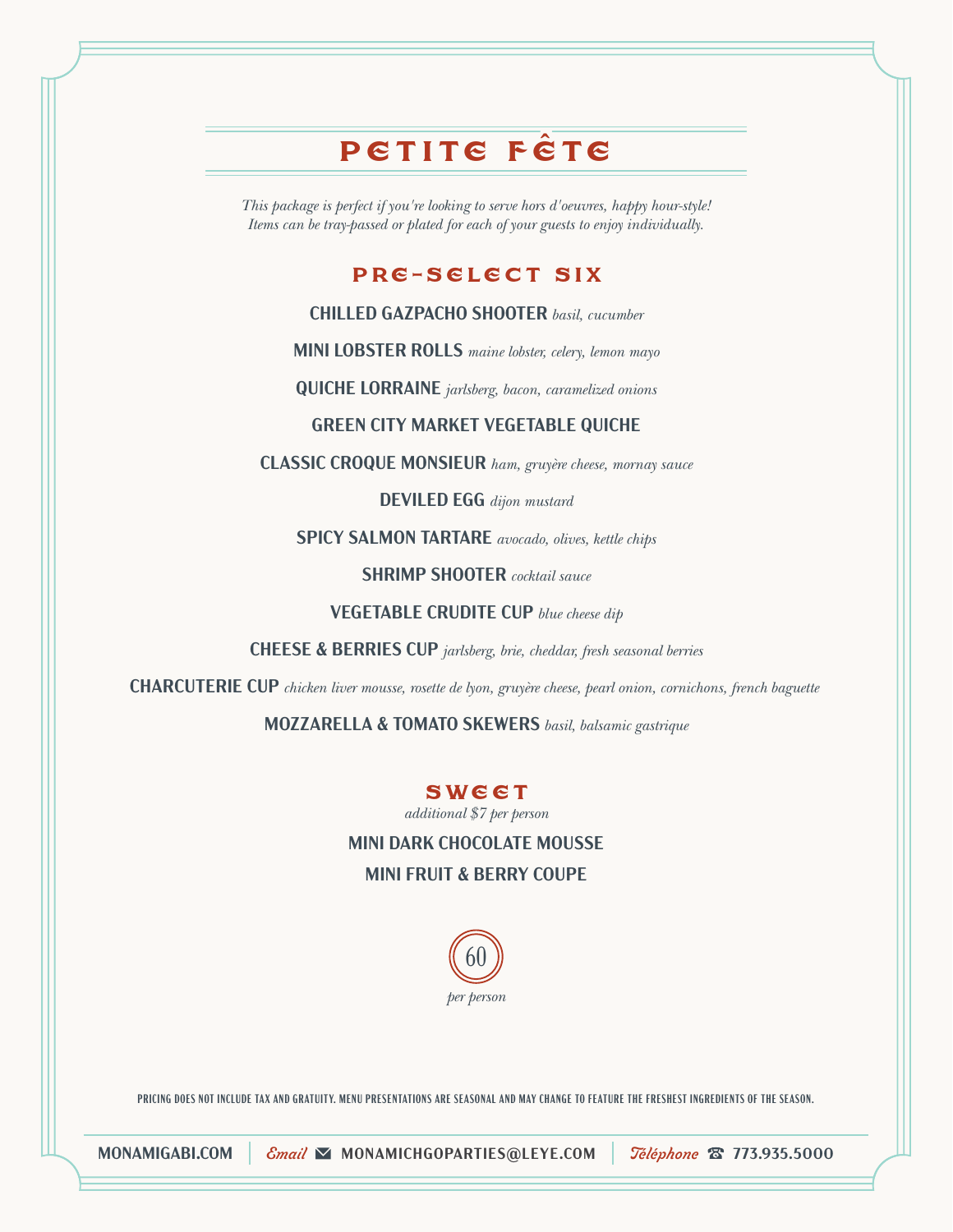# Just Desserts

**BROWNIES**

**PECAN BARS**

**CHOCOLATE CHIP COOKIES**

**DARK CHOCOLATE MOUSSE**

**CITRON BARS**

**SEASONAL BERRIES**



## LUNCH DU JOUR

#### **CHILLED GAZPACHO SOUP**

*basil, cucumber*

#### **SALMON NICOISE**

*yukon potatoes, green beans, hard-boiled egg, cucumber, nicoise olive tapenade*

**GRILLED CHICKEN SALAD**

*dijon mustard vinaigrette potatoes, herbs*

**DARK CHOCOLATE MOUSSE**



**PRICING DOES NOT INCLUDE TAX AND GRATUITY. MENU PRESENTATIONS ARE SEASONAL AND MAY CHANGE TO FEATURE THE FRESHEST INGREDIENTS OF THE SEASON.**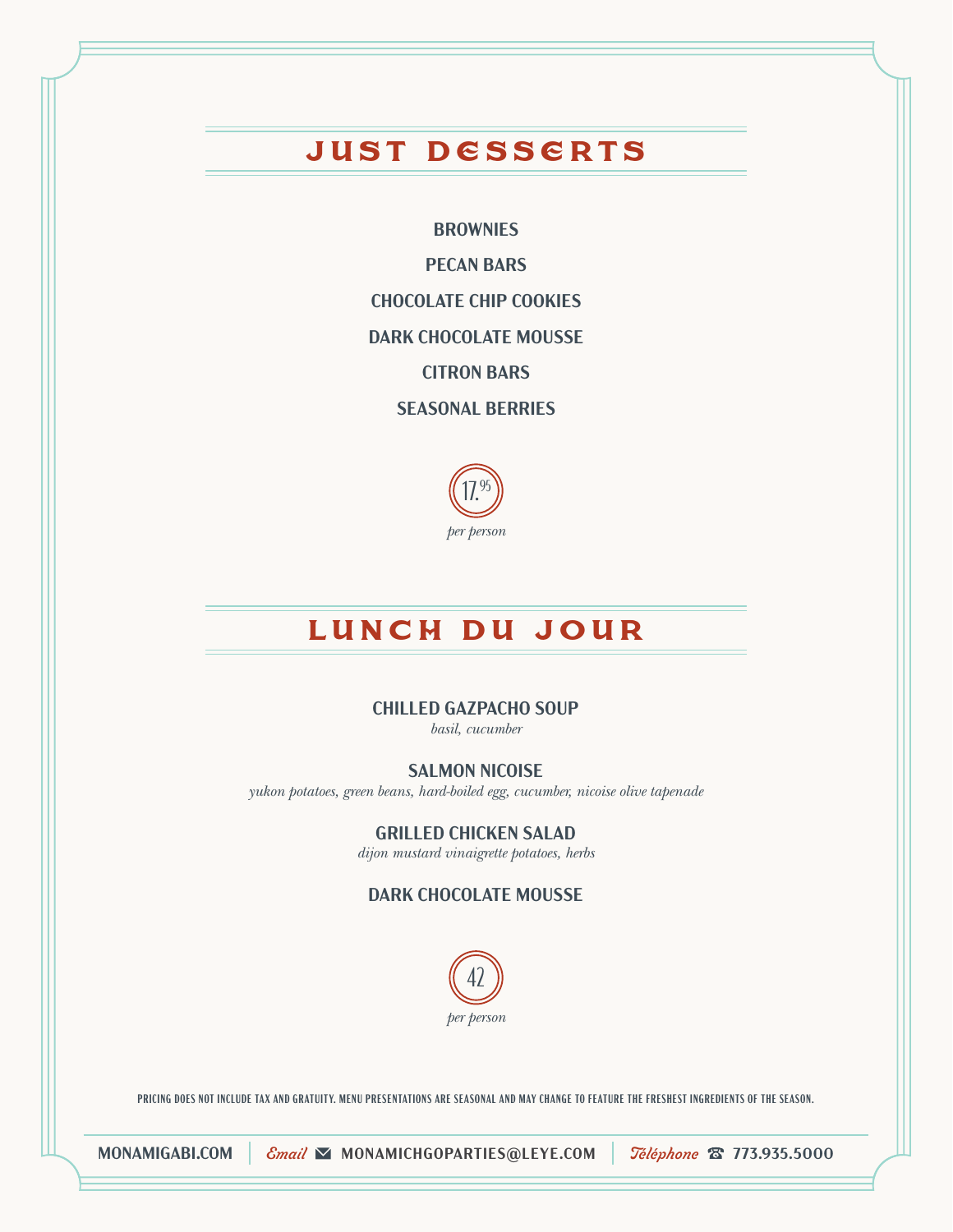# Sandwich Platter

*package includes kettle cooked chips & a housemade cookie*

## C o L D

| <b>ROAST BEEF</b><br>horseradish cream, cheddar cheese, lettuce, tomato, ciabatta                 | $16^{.95}$ |
|---------------------------------------------------------------------------------------------------|------------|
| <b>HAM &amp; CHEESE BAGUETTE</b><br>smoked ham, gruyère cheese, sweet butter, cornichons          | $15^{95}$  |
| <b>CHICKEN SALAD</b><br>celery, pickled mustard seed, whole-grain country bread                   | 14.95      |
| <b>AVOCADO TOAST</b><br>hard-boiled egg, pea shoots, watermelon radish, whole-grain country bread | $14^{95}$  |

#### gluten-free bread available

*add \$1 per sandwich*

#### seasonal side salad option available

*add \$8 per person, per salad*

**SIDE SALAD** *mixed greens, shaved vegetables,*

*white balsamic vinaigrette*

o r

**PASTA SALAD** *corsican feta, basil cherry tomatoes*

**PRICING DOES NOT INCLUDE TAX AND GRATUITY. MENU PRESENTATIONS ARE SEASONAL AND MAY CHANGE TO FEATURE THE FRESHEST INGREDIENTS OF THE SEASON.**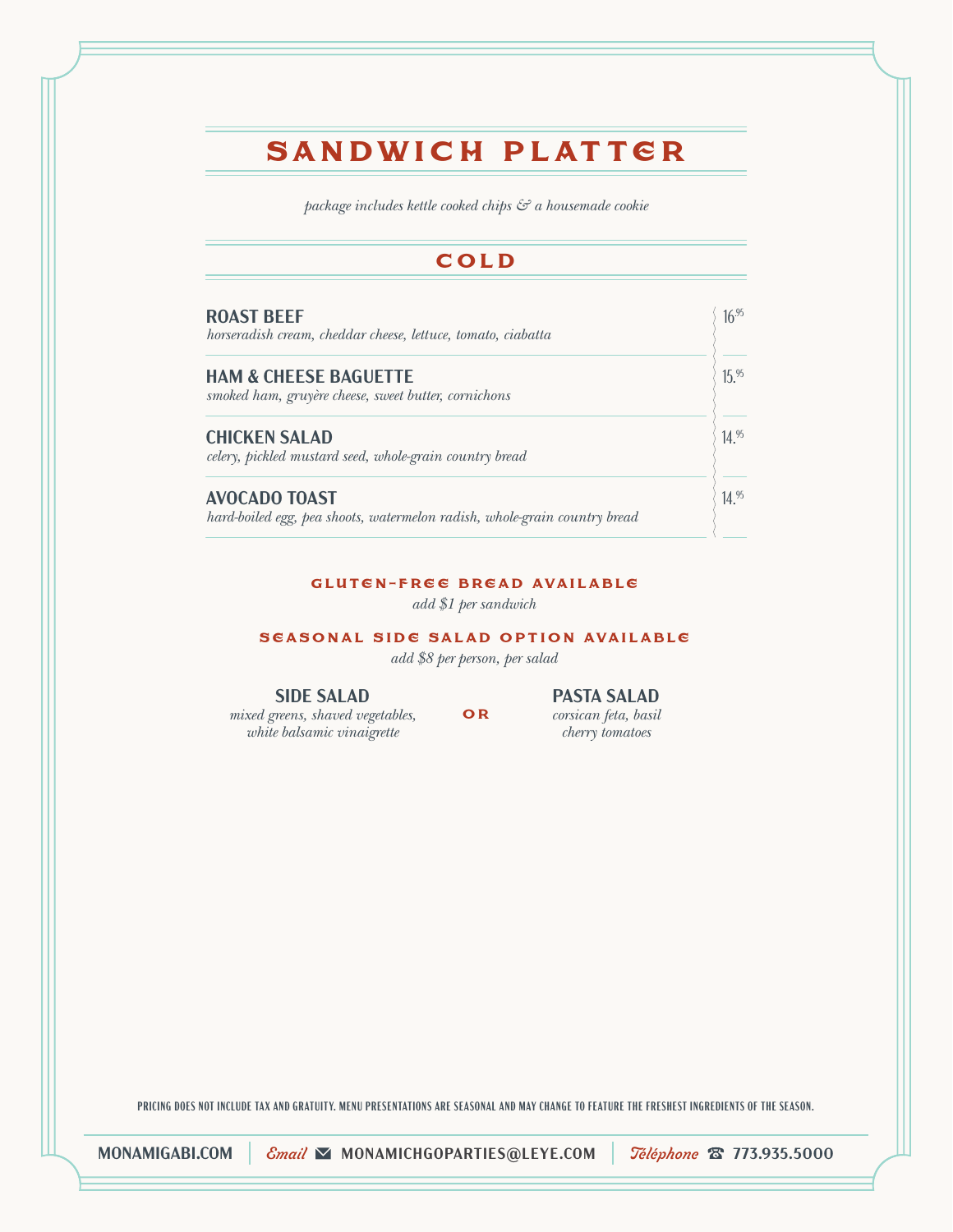# High Tea Package

*includes selection of chilled iced tea*

## tea sandwiches

#### **SMOKED SALMON**

*crème fraiche & capers on brioche*

#### **ORGANIC EGG SALAD**

*pea shoots on pumpernickel* 

#### **CUCUMBER & CREAM CHEESE**

*sesame seeds* 

#### **SMOKED HAM & JARLSBERG CHEESE**

*dijon butter & cornichons*

#### **WATERMELON RADISH**

*niçoise olive spread on multigrain*

## **sweet**

**SUGAR SCONE** *whipped cream & berry preserves*



**PRICING DOES NOT INCLUDE TAX AND GRATUITY. MENU PRESENTATIONS ARE SEASONAL AND MAY CHANGE TO FEATURE THE FRESHEST INGREDIENTS OF THE SEASON.**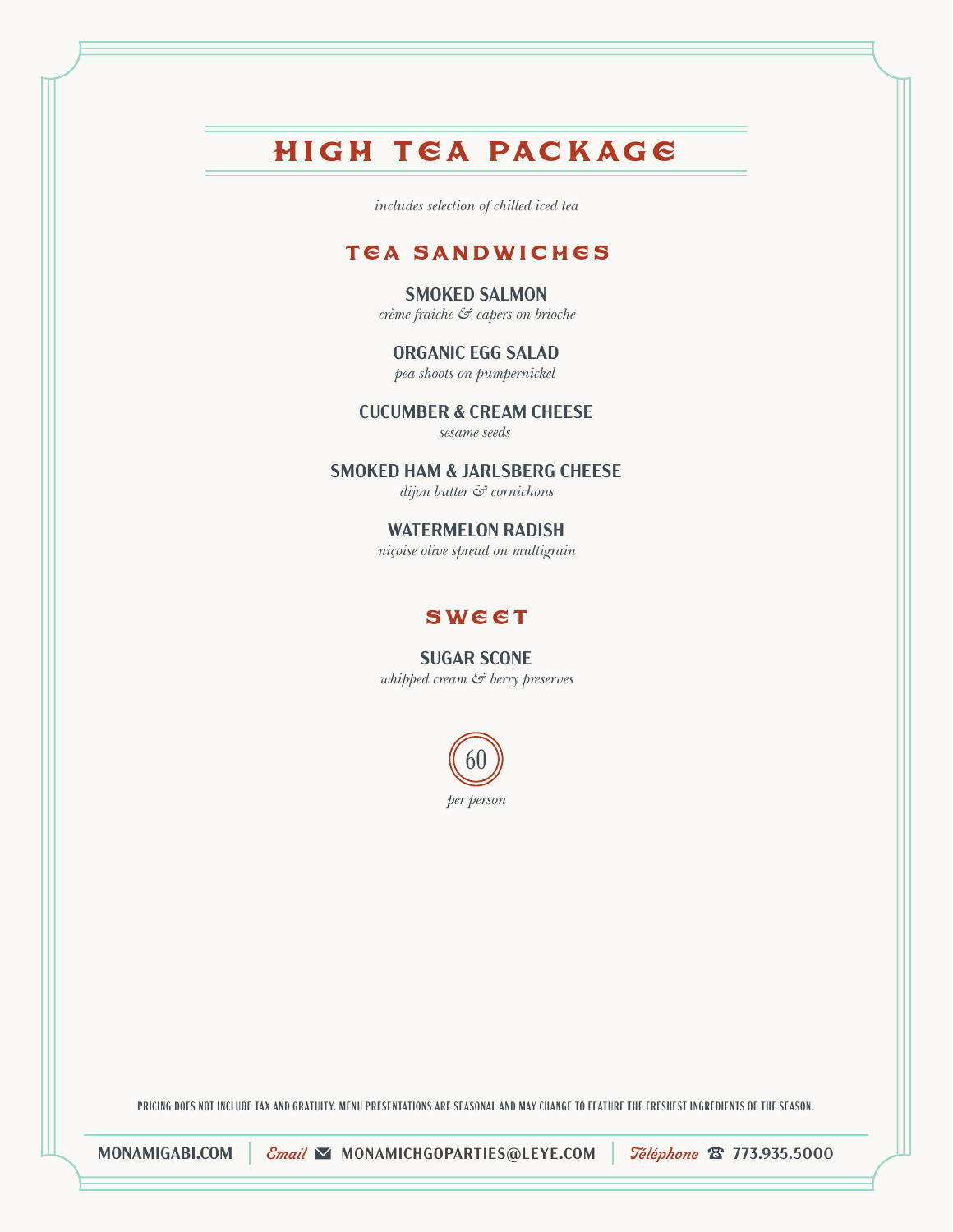# Chicago Our Way Package

#### MAINS

#### **LOCAL MADE HOT DOGS**

*sport peppers, pickles, relish, tomatoes, celery salt, mustard on poppy seed bun*

**SLOPPY JOSEPHINE'S**

*prime beef, onions, pepper on brioche bun*

#### sides

#### **MIXED GREENS SALAD**

*shaved vegetables, white balsamic vinaigrette*

**PASTA SALAD** *corsican feta, cherry tomatoes, basil*

#### **HOUSEMADE KETTLE CHIPS**

#### **sweet**

**HOUSEMADE CHOCOLATE CHIP COOKIES**



**PRICING DOES NOT INCLUDE TAX AND GRATUITY. MENU PRESENTATIONS ARE SEASONAL AND MAY CHANGE TO FEATURE THE FRESHEST INGREDIENTS OF THE SEASON.**